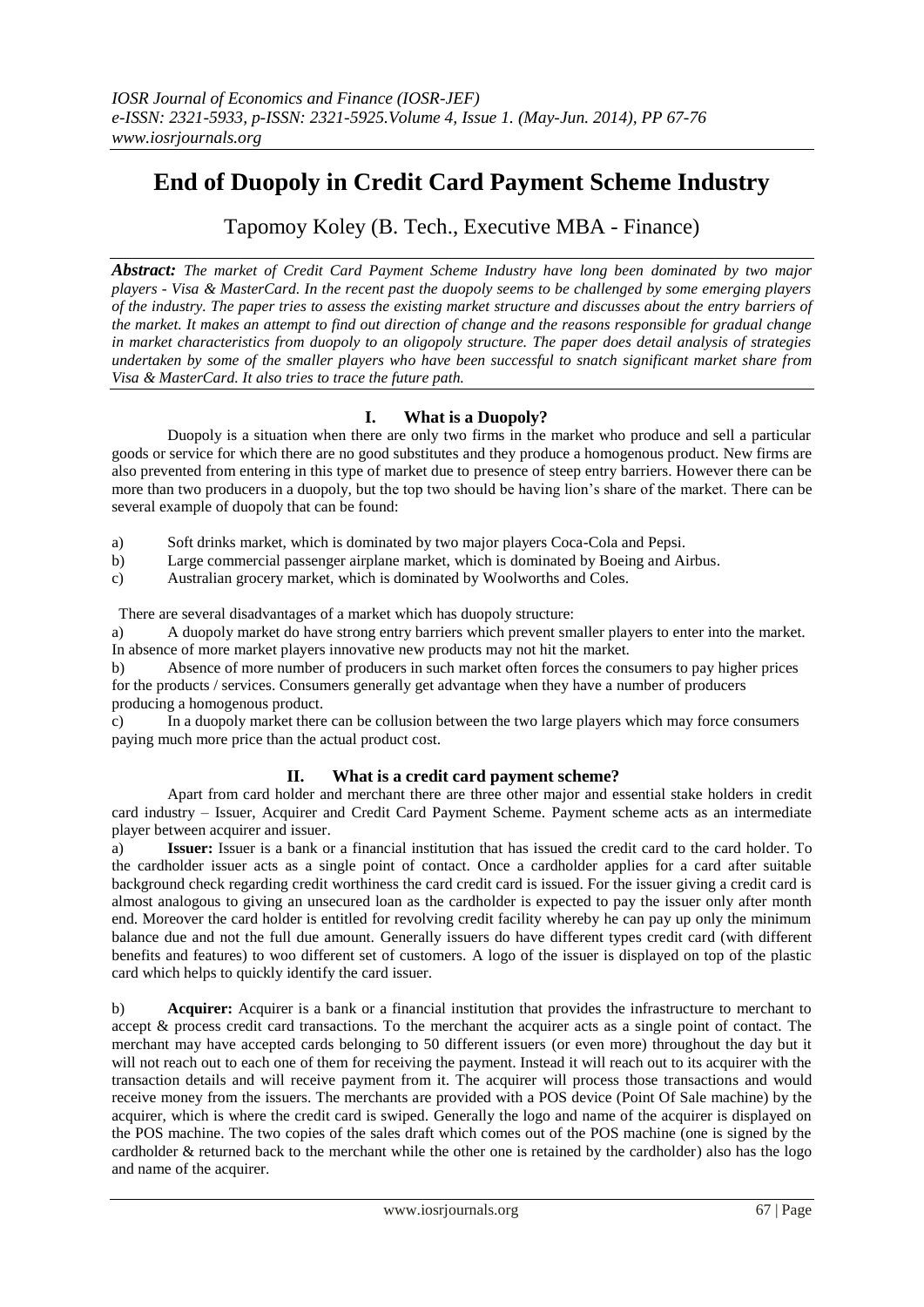c) **Credit card Payment Scheme:** It is a financial organization who lays down the rules of processing a credit card and also facilitates the processing of transactions. All communication (transfer of data) and transfer of funds between Issuer and Acquirer generally flows via payment scheme. Both issuer and acquirer have to comply the rules and regulations laid down by the payment scheme and remain compliant on an ongoing basis. The logo of the payment scheme is displayed in the card. Some merchants also prefer to display logo of the payment schemes outside their shop to let their prospective customers know the card brands that they would honor.

## **III. Existing structure of credit card payment scheme market**

Historically there have been two major players in credit card payment scheme market – Visa and MasterCard. Apart from them currently there are three other players Chinese UnionPay, American Express (popularly called Amex) and Japanese JCB who have more than 1% share in global credit card transaction volume. The below charts depict the worldwide credit card purchase transaction by count, purchase transaction by volume and number of credit cards in circulation in 2013 for those top 5 players. Other smaller players whose global share is less than 1% have been ignored in the below analysis.

Analysis of worldwide credit card purchase transaction count reveals that Visa & MasterCard together still hold a commendable share of 61.68 Billion credit card purchase transaction which translate to a share of 81% when compared among the top 5. UnionPay with 9% market share (6.86 Billion transaction count) comes third, closely followed by Amex with 8% market share (6.33 Billion transaction count) and JCB occupies the 5<sup>th</sup> place with 2% market share (1.89 Billion transaction count).



 *\* Source – Nilson Report*



 *\* Source – Nilson Report*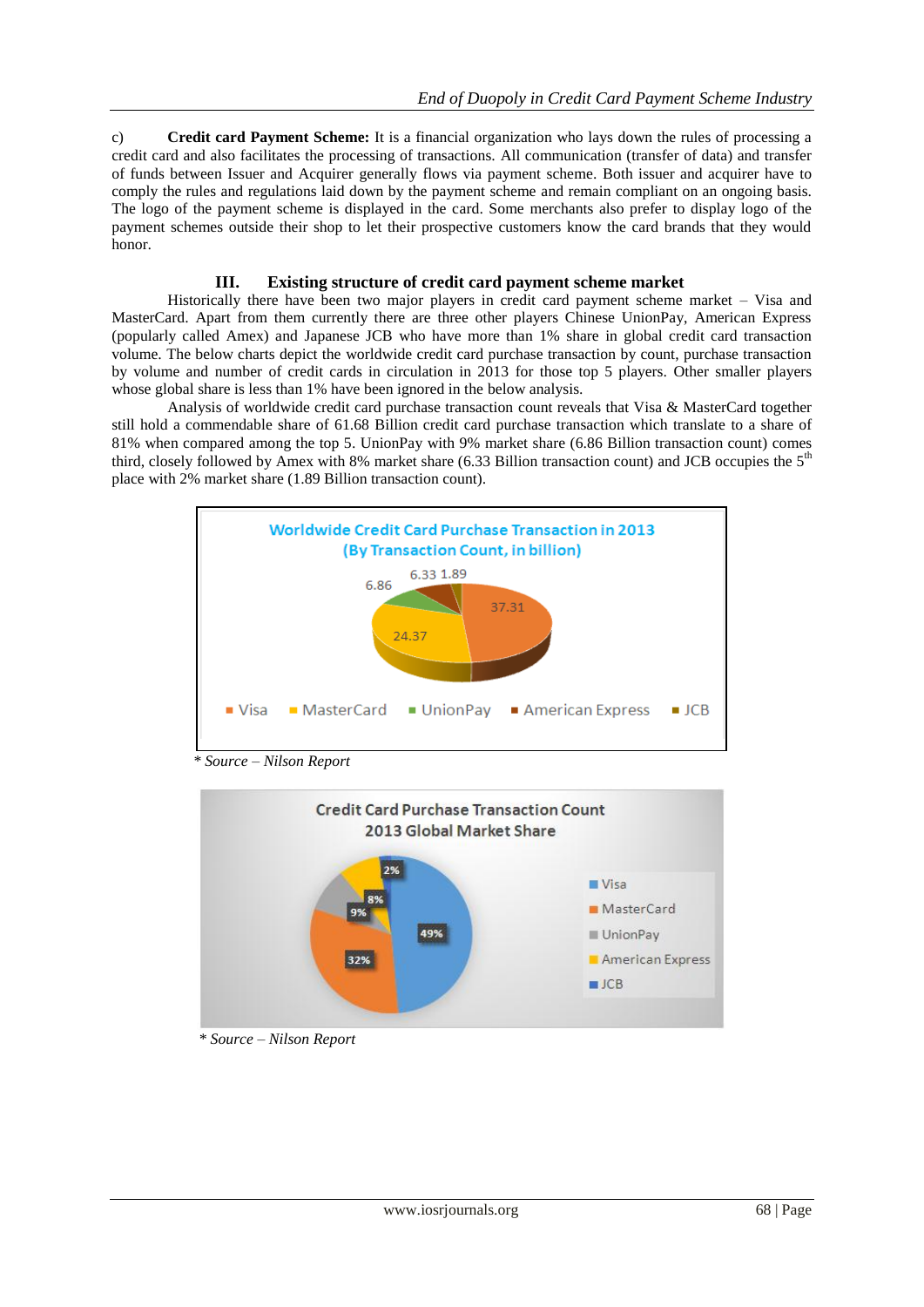Among top 5 players if we compare in terms of cards in circulation Visa & MasterCard's combined card base of 1644.5 million would translate to a share of 74%. UnionPay has 17% share in this segment followed by Amex (5%) and JCB (4%). Except Visa and MasterCard the other three players are having 26% global market share with them. Interestingly UnionPay alone has occupied more than  $1/6<sup>th</sup>$  of the total global card count which is in all ways amazing for a player who started its journey only in 2002.



 *\* Source – Nilson Report*



 *\* Source – Nilson Report*

The dominance of the big duo Visa & MasterCard would appear to have further weakened by other three players if we analyse the credit card purchase transaction by volume data. The combined volume of \$ 5210.35 Billion credit card purchase transaction of the big duo translates to a share of 65%. While the other three players are having a commendable 35% global market share with them. In fact Union Pay's global market share of 21% is pretty close to MasterCard's share of 26%. Amex with 12% share and JCB with 2% share occupies the last two positions.



 *\* Source – Nilson Report*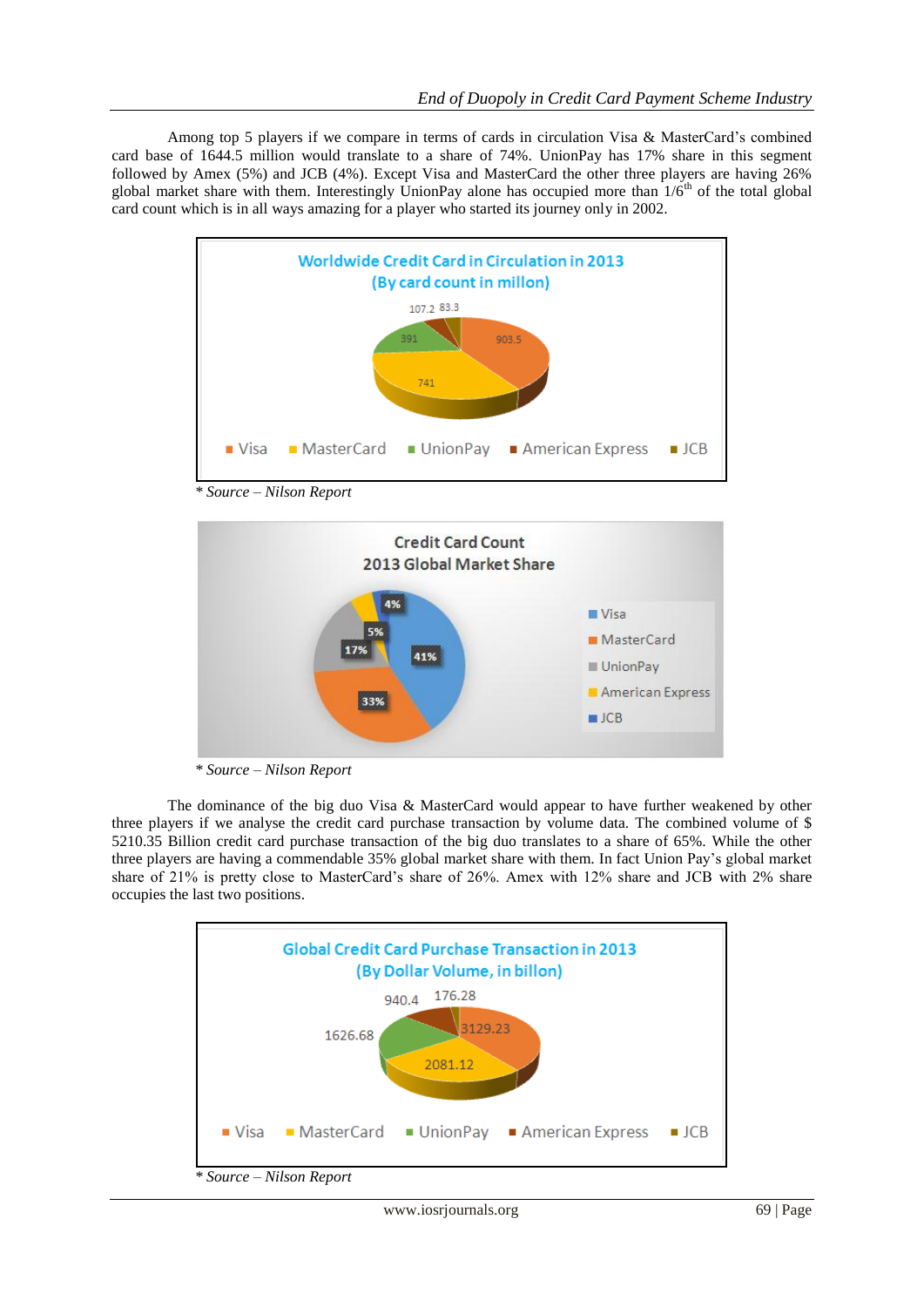

 *\* Source – Nilson Report*

The 2013 global data analysis also reveals a very interesting fact. Most analysts taking a look at the global credit card purchase transaction count or the credit card purchase volume or the number of credit cards in circulation, would surely conclude that the market appears to be very attractive for any player to enter. Naturally they may expect a number of players in the market. However the existing market structure tells a different story as the market is having only 5 prominent players.

## **IV. Entry Barriers in the market:**

There are steep entry barriers in the credit card payment scheme market which make entry of any new player extremely difficult. In the past the three global challengers of Visa & MasterCard – UnionPay, Amex and JCB had to overcome them to enter in the market, to survive in the hostile environment and also to snatch significant market share.

a) **Low profit margin business model:** In credit card industry apart from cardholder and merchant there are three other intermediate players – the Issuer, the Credit card payment scheme and the Acquirer. Each of these intermediate players would take some amount of money as their fees from the cardholder's total due amount to the merchant and delivers the rest to the merchant. The fee taken by Issuer is termed Interchange Fee, fee taken by Acquirer is termed as Acquirer Processing Fee and the fee taken by Payment Scheme is called Assessment Fee. The fees charged by the three players vary based on the risk borne by them and/ or the service they are providing. The Issuer pays the other parties before receiving the money from the cardholder and hence he is taking risk of the cardholder (by giving money on his behalf the issuer is almost giving the cardholder an unsecured loan). This risk is the maximum risk compared to other two players, hence the Interchange Fee is also the highest. Next comes the Acquirer processing fee charged by the acquirer, who has taken risk of the merchant and is required to pay for any fraudulent merchant activity. The Payment scheme does not take any risk, it only acts as a facilitator and governing body. Hence Assessment fee charged by the payment scheme is by far the lowest. Though the amount of the fees that is to be deducted varies depending on the risk associated with the transaction (e.g. Internet based ecommerce transactions are considered to be more risky than a transaction done at a brick & mortar store) but in all cases the Assessment fee is always very low compared to Interchange fee or acquirer processing fee. A typical example of a 200\$ transaction and the corresponding fees is given below:

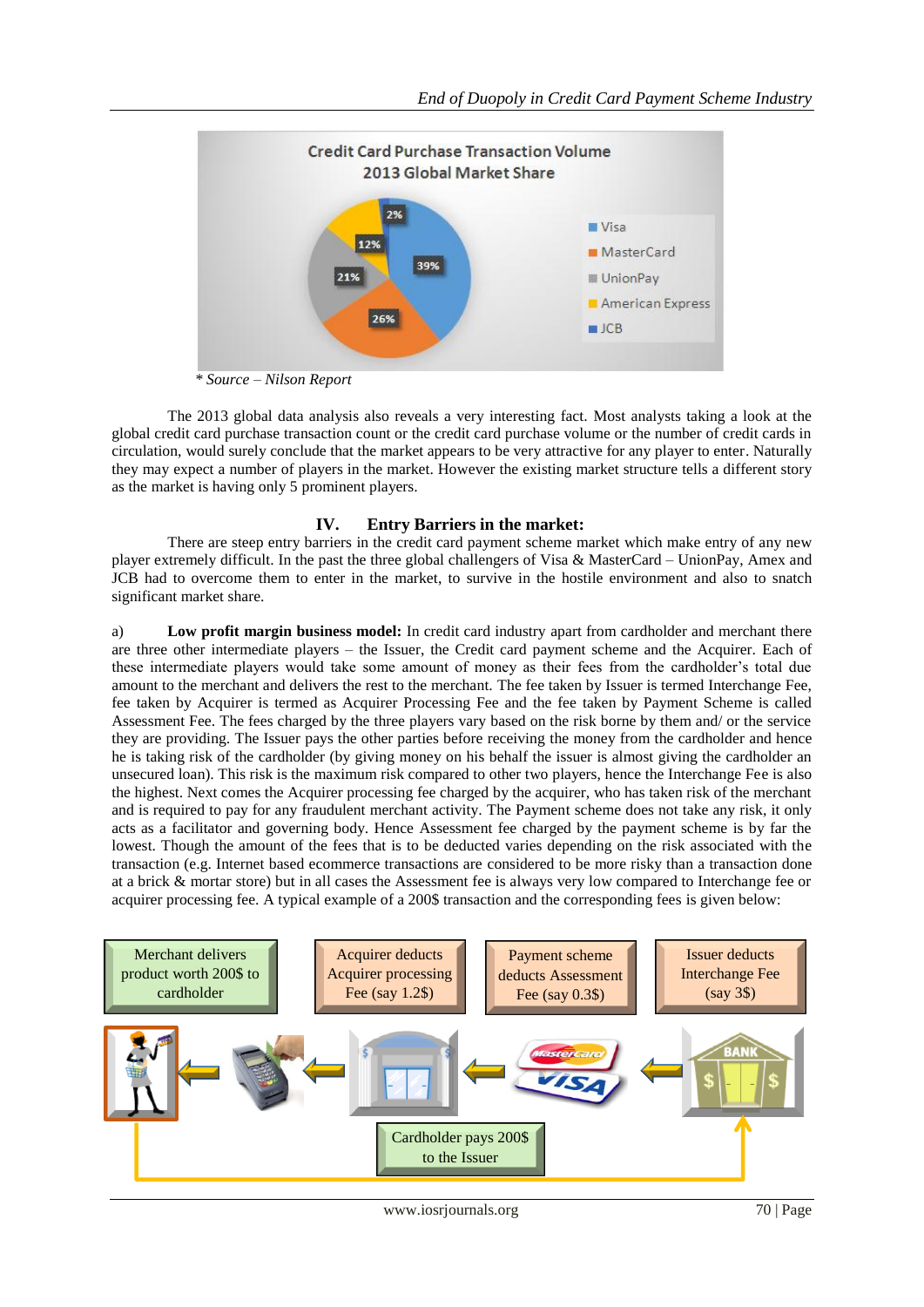As the assessment fee is very low, essentially the business model is a low profit margin business model. In order to sustain as a payment scheme any player has to operate in high volume to recover its operating cost and make overall profit. This acts as a huge entry barrier for any new entrant.

b) **Economies of scale:** As huge volume of transactions are getting processed through the dominant players like Visa and MasterCard, they are comfortably leveraging on the economies of scale. However a new entrant for its low transaction volume often faces the problem in charging the same fees as that of the big players and still make profit.

c) **Difficult to reach Break-even point:** As the fee earned from each transaction is very low it becomes very difficult to reach Break-even point (a point where a firm is able to cover both its fixed cost and variable cost) and start making profit unless the new entrant start processing good volume of transactions.

d) **Network Externality:** There is a huge cardholder base of Visa and MasterCard and also most of the merchants do accept these two card brands. Thus it creates a positive network effect among the end users and for obvious reason they are reluctant to try any new card scheme.

e) **Preference of Card Issuer Banks& Acquirers:** Card issuer banks and Acquirers would be encouraged to incur additional cost to process a card brand only when they are assured of its volume, which is mostly uncertain for new entrants. Naturally both the parties would be reluctant to accept new card scheme.

f) **Brand Loyalty:** A strong brand loyalty of common people towards Visa and MasterCard makes market penetration very difficult.

g) **High Capital Investment:** To work as a payment scheme an organization needs to do high capital investment for its software and hardware requirements. Due to sensitive nature of the data that is to be handled by the card schemes they need to invest highly on fraud protection measures to protect the interest of the cardholders and keep investing on a continuous basis devising new ways to stop fraudsters.

## **V. Change in duopoly market structure:**

Analysis of existing market structure have already hinted at the erosion of market share of Visa and MasterCard who had complete dominance in the market in the past. We have also discussed the entry barriers of the market which are indeed difficult to overcome. However despite presence of steep entry barriers there are three extremely important milestones in the global credit card industry which have been responsible for gradual change in duopoly market structure:

a. Launch of Optima card by American Express in 1987 which is their first credit card product.

b. Aggressive overseas business expansion attempt by JCB since 1981.

c. Launch of UnionPay in 2002.

Of all three, launch of Chinese UnionPay is by far the most significant one.

## **Study of Year on Year Change in the Global Market:**

In order scrutinize further the direction and pace of change in the market if we look at the year on year change between 2013 and 2012, it clearly indicates the gradual shift of the market from its old duopoly structure to new oligopoly structure. If we look at credit card global purchase transaction count the credit card industry as a whole grew by 12.1% in 2013. However both Visa and MasterCard's growth rates of 9.5% and 9.6% respectively are lower than that. JCB managed a 20.7% growth while UnionPay registered a mammoth 44.8% growth rate.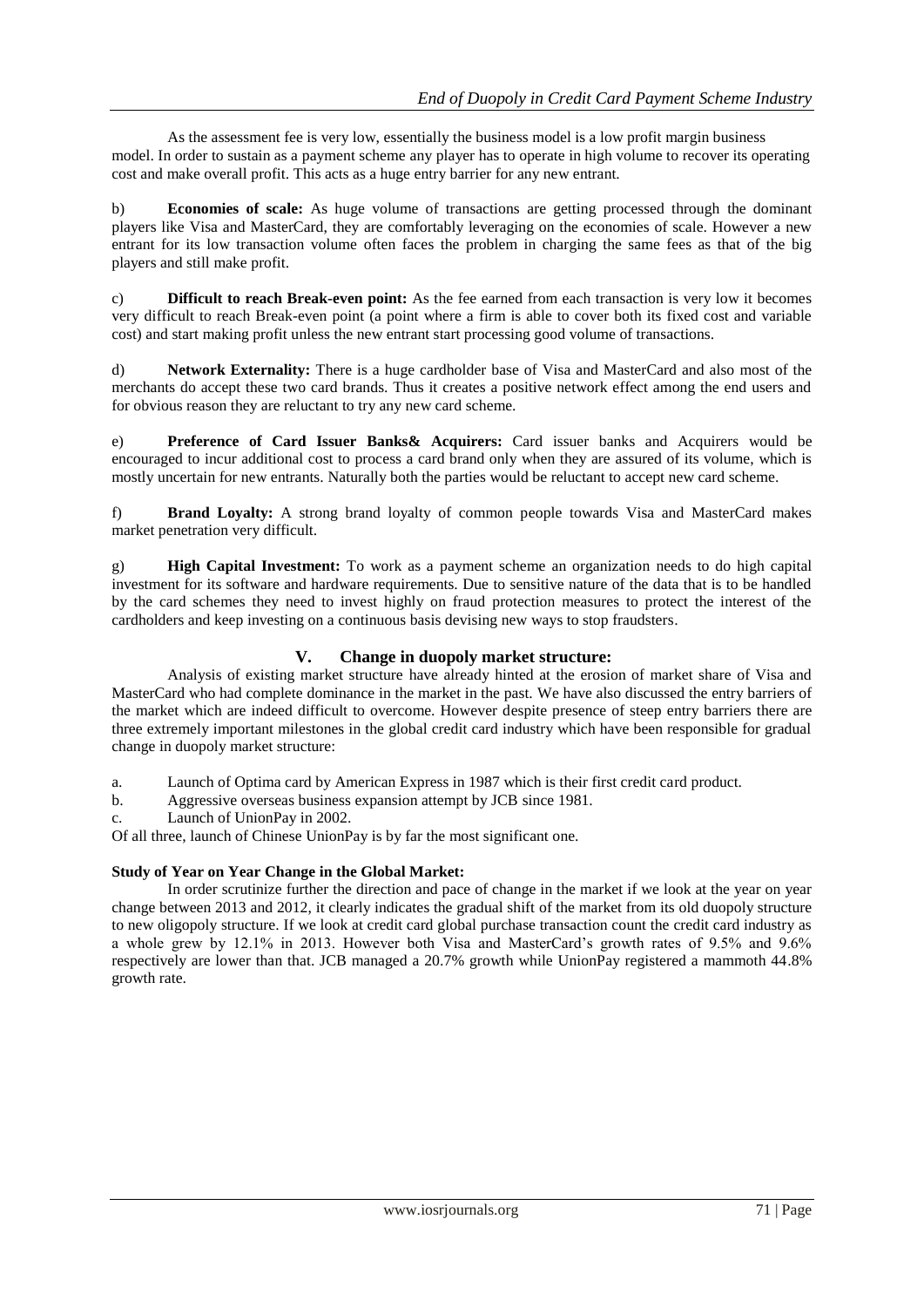

Credit card global purchase transaction dollar volume is an important parameter to judge the market characteristics. In this respect the credit card industry as a whole grew by 18.4% in 2013. However both Visa and MasterCard's growth rates of 11% and 11.6% respectively are lower than that. JCB grew by19.8% which is more than industry growth rate. While UnionPay grew by a whopping 60.4%.



 *\* Source – Nilson Report*

If we look at credit card (in circulation) count the credit card industry as a whole grew by 5.8% in 2013. However both Visa and MasterCard's growth rates of 2.4% and 4.5% respectively are lower than that. Both Amex and JCB fared better than them in this parameter - Amex managed to increase card base by 4.7% and JCB by 5.2%. However the biggest winner in this segment is UnionPay which expanded the card base by 18.1%.

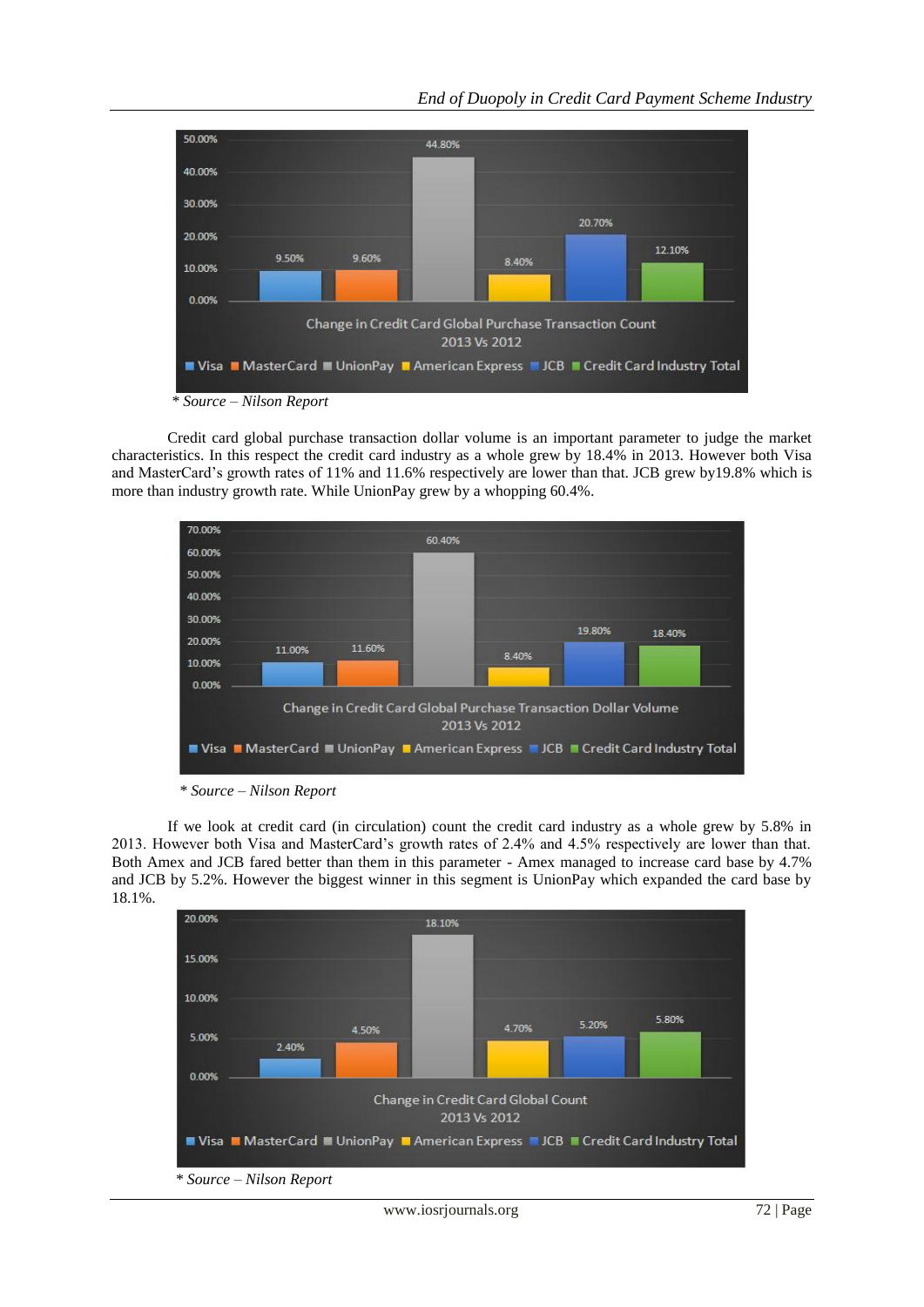#### **A Quick Peek at the Future Growth Projection of different regions (2012 to 2018):**

Glancing through the future growth projection data as published by Nilson Report suggest that US and Asia Pacific regions would be the two key regions where the card schemes have to focus more. Asia Pacific is expected to grow by 145% and may have around 71 Billion purchase transaction count. Its expected percentage share at the end of 2018 would be close to 25%. Though the US percentage share is expected to fall by 4% but it is expected to grow by an impressive 58% and may have around 120 Billion purchase transaction count. In order to do a more detail assessment of the global market structure and understand its future trend we need to take a closer look into US and Asia Pacific markets.



 *\* Source – Nilson Report*

#### **US Market Structure:**

A closer look into the US market suggests the same shift from the duopoly structure as seen in the global market. Based on the historical purchase volume data of top 4 players of US market, it is observed that Amex has surpassed MasterCard in 2011 and the gap further widened in 2012.

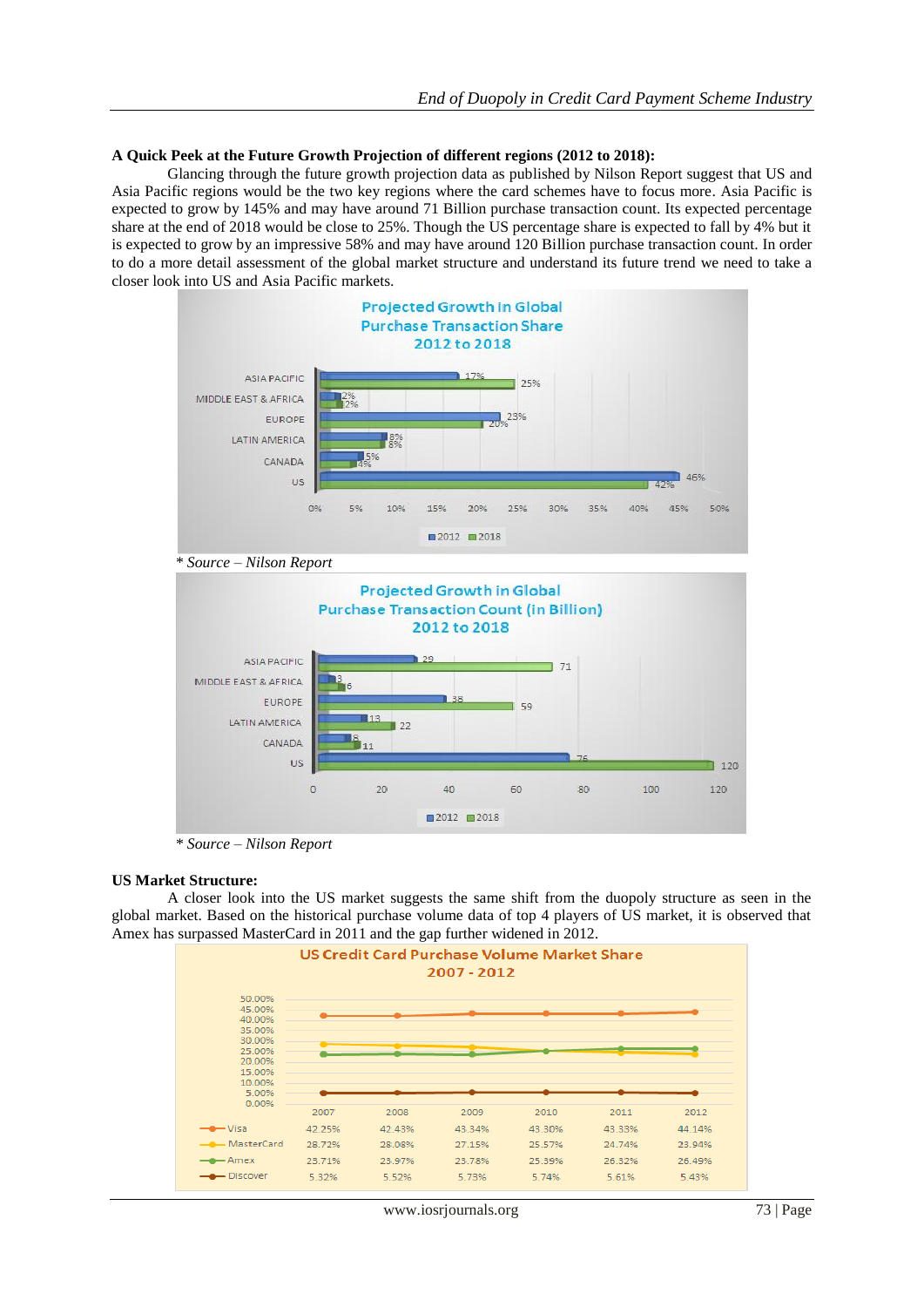### *\* Source – Nilson Report*

JCB is not among the top 4 but in 2006 it entered into a major reciprocal agreement with Discover network. As part of the agreement in 2007, Discover Network began enabling its systems so JCB cardholders could use their JCB cards at Discover Network merchant locations throughout the United States. JCB too began enabling its system so that starting in 2008 the Discover Network cardholders could use their cards for purchases at JCB merchant locations in Japan. Though the complete integration in US took some more years, however following the agreement JCB card acceptance locations started increasing at a rapid pace and surpassed 5.5 million in 2012. For US consumers JCB currently offers six different cards products.

Union Pay too is having acceptance agreement which enables their cards to be accepted in Discover network and Elavon (global acquirer) network inside US following their agreement with Discover in 2005 and with Elavon in 2011. However they are yet to launch their own card product for US consumers.

On a whole analysis of US market reveals that Amex is having a good market share in US and have already surpassed MasterCard placing itself as the closest competitor to Visa. JCB and UnionPay are increasing their US presence gradually but yet to command a significant market share. But their gradual strategic moves suggest that both are trying hard to get a larger pie of the US market.

#### **Asia Pacific Market Structure:**

In the Asia Pacific regions the markets of China (World's second largest economy in terms of nominal GDP) and Japan (World's third largest economy in terms of nominal GDP) are dominated by UnionPay and JCB respectively. In fact most of the global transaction volume of these two players come from Asia Pacific region and specifically from their domestic economies. The mammoth growing economies of China and Japan that serve as their core markets is definitely a huge strength for them. UnionPay was established in March 2002, under the approval of the State Council and the People's Bank of China. At present, the Shanghai-headquartered UnionPay has about 400 domestic and overseas associate members and has strong backing of government. Both Visa and MasterCard are finding extremely hard to penetrate much in the Chinese card market as there is Chinese Government rule that protect UnionPay which even prompted them to take the case to WTO. In 2012 after a U.S. complaint, the World Trade Organization (WTO) ruled that China must stop discriminating against foreign payment companies by maintaining a monopoly on cards denominated in renminbi (yuan). However actual change in ground reality due to the ruling is yet to be assessed. Both UnionPay and JCB are aggressively working to expand the base in Asia Pacific Region. Both are entering into agreements with various organizations (like banks, financial institutions, other card schemes etc.) to increase their card acceptance and also to add more domestic issuers in those countries. JCB which started its journey a long time back has been able to sign agreement with banks and other financial institutions of 11 countries excluding Japan (China, Hong Kong, Indonesia, Laos, Singapore, Republic of Korea, Philippines, Malaysia, Taiwan, Thailand and Vietnam) in the region to act as issuers on their behalf. New agreements and growing cooperation with Shinhan Card Co. Ltd. (Korea), NongHyup Bank (South Korea), Kasikorn bank (Thailand), HSBC bank, banks of Australia (National Australia Bank, ANZ, Commonwealth bank) and banks of Pakistan (Habib, Faysal, AlBaraka) are some of the strategic moves made by UnionPay in last one year. In 2003, JCB and UnionPay signed a major reciprocal cooperation agreement which allowed China UnionPay network acceptance of JCB Cards in China and JCB network acceptance of UnionPay cards in Japan. On June 10, 2011 they signed a memorandum of understanding to expand their existing strategic relationship and to develop potential new areas of cooperation. This can be seen a major milestone in their attempt to grab larger share in Asia Pacific and even beyond. This mutual agreement would definitely aid growth of both the players.

A very interesting development is currently taking place in the Indian market (which is currently World's 10th largest economy in terms of nominal GDP and 3<sup>rd</sup> largest economy in APAC region). Inspired by the huge success of Chinese Union Pay, RuPay card scheme was set up by NPCI (National Payments Corporation of India). The idea of setting up RuPay was conceived by Indian Banks Association and has the approval of Reserve Bank of India. Presently, there are ten core promoter banks which include both public and private sector banks (State Bank of India, Punjab National Bank, Canara Bank, Bank of Baroda, Union bank of India, Bank of India, ICICI Bank, HDFC Bank, Citibank and HSBC). Though RuPay is mainly perceived as domestic card scheme but NPCI has entered into a strategic partnership with Discover Financial Services (DFS) which will allow RuPay Global Cards to be accepted on Discover's global payment network outside India. RuPay currently has 78 member banks and 149 sub member banks. RuPay debit cards were first launched in March, 2012 and they are aiming to launch credit cards by end of 2014. As of September, 2013 there are around 6 million cards in circulation and RuPay cardholders can use their debit cards at all ATMs in India (around 1,20,000 ATMs) and in 25-30% POS terminals (out of around 1 million POS terminals). NPCI is expecting that the RuPay card base will touch 150 million in next 2-3 years. Looking at the wide reach of RuPay it seems that once RuPay credit cards are launched by end of 2014, it would surely emerge as a tough domestic competitor for Visa & MasterCard and they may lose their current dominance in Indian market.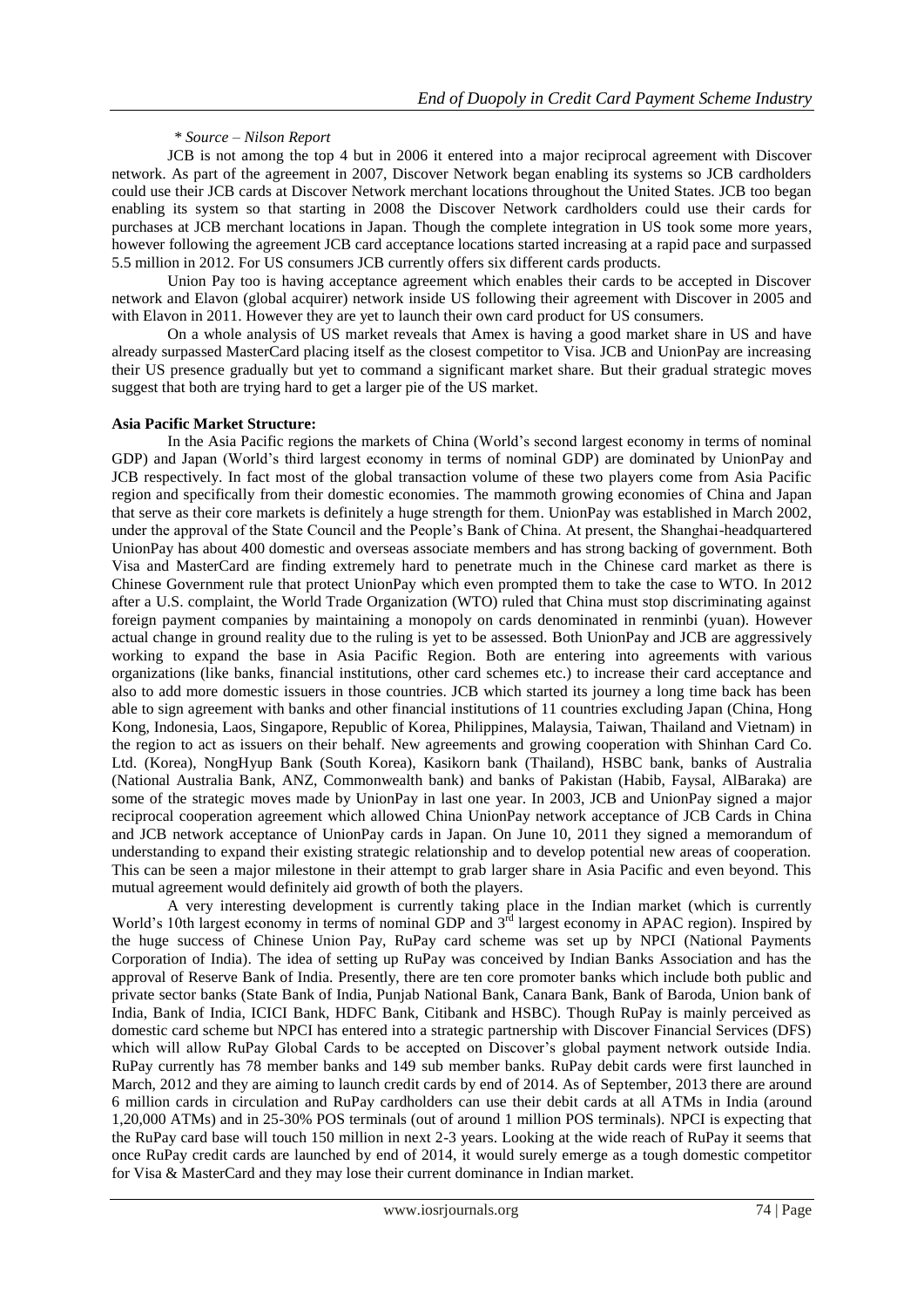On a whole the Asia Pacific market appears to be highly challenging. Undoubtedly entry of any new credit card scheme would make it even more competitive in future. The success of the domestic card scheme may encourage other nations of the region to launch their own domestic card schemes. The internal alliances of the card schemes is also an extremely important event which would have long term implications and would have its far reaching impact even beyond Asia-Pacific region. Their tie ups with Discover Financial Service is giving their cards much needed acceptance at international level which in turn is acting as stimulus for increase in card base. The Asia Pacific credit card payment scheme market seem to be heading towards a complete oligopoly structure with at least six prominent players.

## **VI. Strategy analysis of global challengers:**

The three global challengers - UnionPay, Amex & JCB were able to break the clutch of Visa & MasterCard and snatch significant market share. Let us undertake an analysis of some of their strategies which acted as differentiators, have helped them to overcome the entry barriers and reshape the market from its previous Duopoly structure.

A. **Low cost domestic processing:** The domestic card schemes of APAC region is processing transactions domestically, which in turn has led to lower cost of clearing and settlement compared to international card schemes like Visa, MasterCard. This cost advantage is one of the prime reason of their high domestic penetration. This also can be cited as one of the reason why they were able to survive in the market where all players have to follow low profit margin business model.

B. **Penetration into unexplored market:** The domestic card schemes have successfully penetrated the unexplored rural customer segment thus shifting expenditure from cash to electronic payments. Since the rural consumer base was huge these card schemes were successful to operate in a scale where they can get the advantage of economy of scale.

C. **Government backing in domestic economies:** The domestic card schemes of APAC enjoy government backing which has led to their rapid expansion in their home turf. The rapid expansion in card base and acceptability at merchant locations have helped them to reach breakeven sooner.

D. **Providing card issuance capability to domestic banks:** Domestic card schemes have provided card payment service option to many banks who are not eligible for card issuance under the eligibility criteria of international card schemes. This in turn has helped them to penetrate untapped market segment.

E. **Alliance between card schemes**: The alliances between card schemes like UnionPay, JCB, RuPay and Discover for acceptance of each other cards in their networks have allowed the cards to quickly offer international acceptance to their consumers. Thus the cards gained popularity among international travellers as well.

F. **Agreements with domestic and foreign card issuers:** The card schemes have entered into agreements with various domestic & foreign banks and financial institutions to act as card issuers on their behalf. This has helped them immensely to increase their card base. For example: Amex previously used to issue their card only on their own but now they have 10 US banks (like Bank of America), foreign banks like Bank of China (China), ICICI bank (India), financial institutions (like GE Money) and even retailers like Macy's acting as issuer on their behalf. JCB currently has issuing agreements with institutions belonging to 16 foreign countries of Asia, America, Europe and Middle East. Similar agreements have been made by UnionPay as well.

G. **Special focus on specific market segment:** One of the strategy adopted by the card schemes was to focus on specific merchant segment. For example Amex had been trying hard to impress SMB (small & medium business) merchants with its various offering and campaigns like OnePoint, Small Business Saturday, Shop Small etc. Amex recently launched another new product called OptBlue which will help it to cut down the interchange fee from its current 3.5% (which is higher than 2-2.5% rate of Visa / MasterCard) and help it compete with Visa & MasterCard. Reputed analysts including Morgan Stanley's [Betsy Graseck](http://topics.bloomberg.com/betsy-graseck/) expects the new product could help Amex increase their market share significantly.

H. **Additional Offering**: This feature is typically displayed by Amex. It started Merchant Financing business in 2011 for SMB merchants. Amex accepting small merchants can avail highly price-competitive (could be as low as 6%) commercial loans based on their annual card processing volume. They can opt for